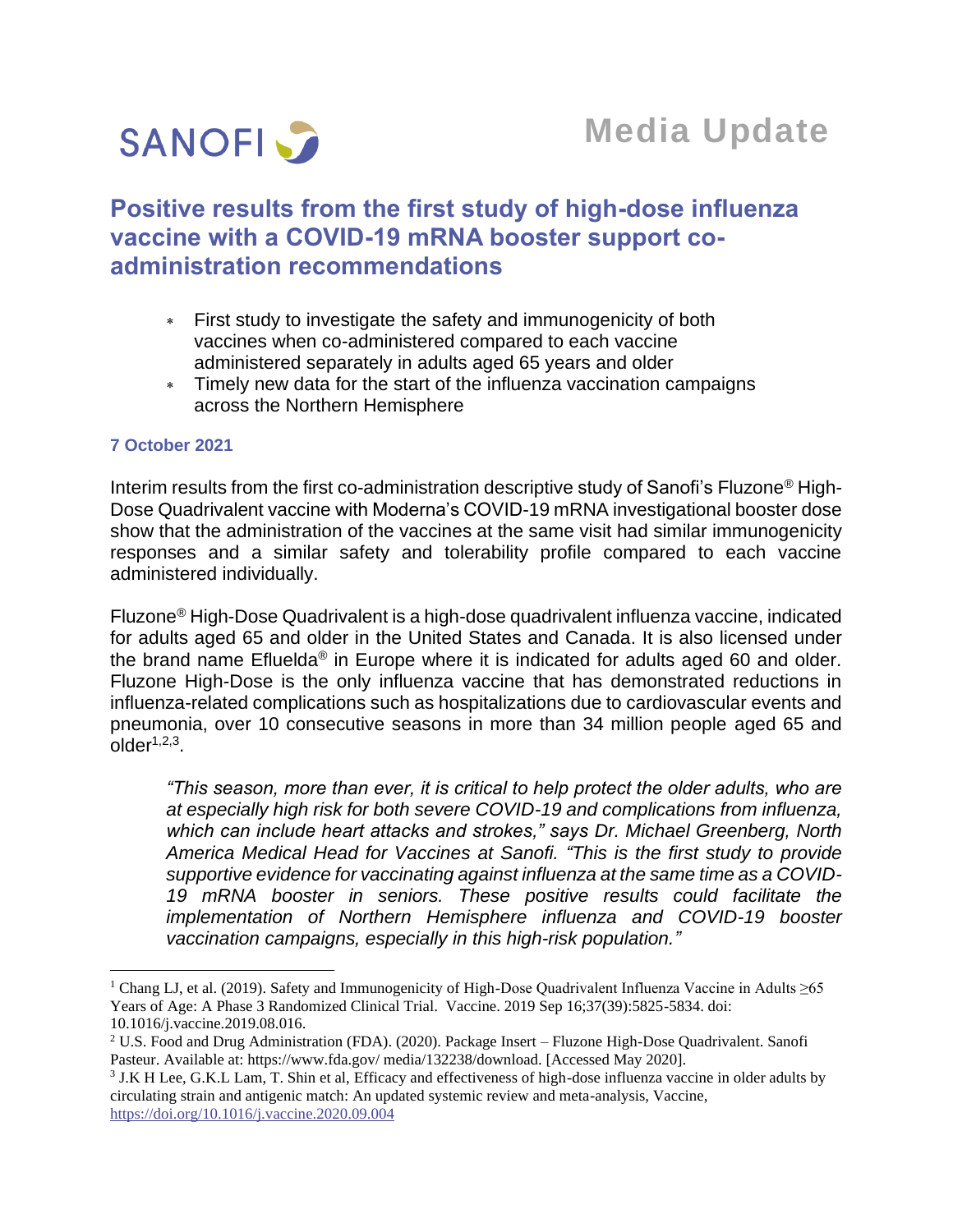These encouraging results reinforce existing co-administration recommendations across the world. Concomitant use of COVID-19 vaccines and influenza vaccines is currently permissible in several countries<sup>4</sup>, including the US<sup>5</sup>, France<sup>6</sup>, the UK<sup>7</sup> and Germany<sup>8</sup>.

### **About the study**

This descriptive study is being conducted in the United States and is currently following participants for 6 months for safety. It includes around 300 participants aged 65 years of age and older who received two doses of a COVID-19 mRNA vaccine as primary vaccination at least five months prior to enrollment. The study assesses the safety profile and immune response when COVID-19 mRNA investigational booster vaccine (100 mcg dose) and high-dose quadrivalent influenza vaccine are administered simultaneously. Full results of the study will be published later this year.

The study is sponsored by Sanofi, in partnership with the Biomedical Advanced Research and Development Authority (BARDA), part of the office of the Assistant Secretary for Preparedness and Response at the U.S. Department of Health and Human Services, and with Moderna.

The COVID-19 mRNA vaccine (mRNA-1273 vaccine, 100mcg) evaluated in this study is produced by Moderna and administered as a booster at the 100 mcg dose level. Study participants previously received a primary series of Moderna's COVID-19 vaccine (two doses) at least five months prior to enrollment. An application by Moderna for a booster indication is currently under review by the U.S. FDA.

## **About Fluzone® High-Dose Quadrivalent / Efluelda®**

Fluzone® High-Dose Quadrivalent is a high-dose quadrivalent influenza vaccine, indicated for adults aged 65 and older in North America. It is also licensed under the brand name Efluelda® in Europe where it is indicated for adults aged 60 and older.

<sup>6</sup> Haute Autorité de Santé. Avis n° 2021.0069/AC/SESPEV du 23 septembre 2021 du collège de la Haute Autorité de santé venant compléter l'avis du 23 août 2021 relatif à la définition des populations à cibler par la campagne de rappel vaccinal chez les personnes ayant eu une primovaccination complète contre la

Covid-19. 2021; https://www.has-sante.fr/jcms/p\_3288556/fr/avis-n-2021-0069/ac/sespev-du-23-

<sup>&</sup>lt;sup>4</sup> As of September 30<sup>th</sup>: Austria, Belgium, Canada, Denmark, Estonia, Finland, France, Germany, Ireland, Latvia, Switzerland, the UK, and the USA

<sup>5</sup> US CDC. Interim Clinical Considerations for Use of COVID-19 Vaccines Currently Authorized in the United States (updated 14 May) 2021. Accessed June 2021.

septembre-2021-du-college-de-la-haute-autorite-de-sante-venant-completer-l-avis-du-23-aout-2021 relatif-a-la-definition-des-populations-a-cibler-par-la-campagne-de-rappel-vaccinal-chez-les-personnesayant-eu-uneprimovaccination-complete-contre-la-covid-19. Accessed 30/09/2021.

<sup>7</sup> Joint Committee on Vaccination and Immunisation (JCVI). JCVI statement regarding a COVID-19 booster vaccine programme for winter 2021 to 2022. 2021[; https://www.gov.uk/government/publications/jcvi-statement-september-](https://www.gov.uk/government/publications/jcvi-statement-september-2021-covid-19-booster-vaccine-programme-for-winter-2021-to-2022/jcvi-statement-regarding-a-covid-19-booster-vaccine-programme-for-winter-2021-to-2022#:~:text=In%20JCVI%20)[2021-covid-19-booster-vaccine-programme-for-winter-2021-to-2022/jcvi-statement-regarding-a-covid-19-booster](https://www.gov.uk/government/publications/jcvi-statement-september-2021-covid-19-booster-vaccine-programme-for-winter-2021-to-2022/jcvi-statement-regarding-a-covid-19-booster-vaccine-programme-for-winter-2021-to-2022#:~:text=In%20JCVI%20)[vaccine-programme-for-winter-2021-to-](https://www.gov.uk/government/publications/jcvi-statement-september-2021-covid-19-booster-vaccine-programme-for-winter-2021-to-2022/jcvi-statement-regarding-a-covid-19-booster-vaccine-programme-for-winter-2021-to-2022#:~:text=In%20JCVI%20)

[<sup>2022#:~:</sup>text=In%20JCVI%20's%20view%2C%20the,and%20to%20protect%20the%20NHS.](https://www.gov.uk/government/publications/jcvi-statement-september-2021-covid-19-booster-vaccine-programme-for-winter-2021-to-2022/jcvi-statement-regarding-a-covid-19-booster-vaccine-programme-for-winter-2021-to-2022#:~:text=In%20JCVI%20) Accessed 17/09/2021.

<sup>8</sup> Standing Committee on Vaccination (STIKO) Germany. STIKO-Empfehlung zur COVID-19-Impfung. 2021; https://www.rki.de/DE/Content/Infekt/EpidBull/Archiv/2021/39/Art\_01.html;jsessionid=3D09AE10507D6 3C7D0E8BEA75C7986BD.internet102. Accessed 27/09/2021.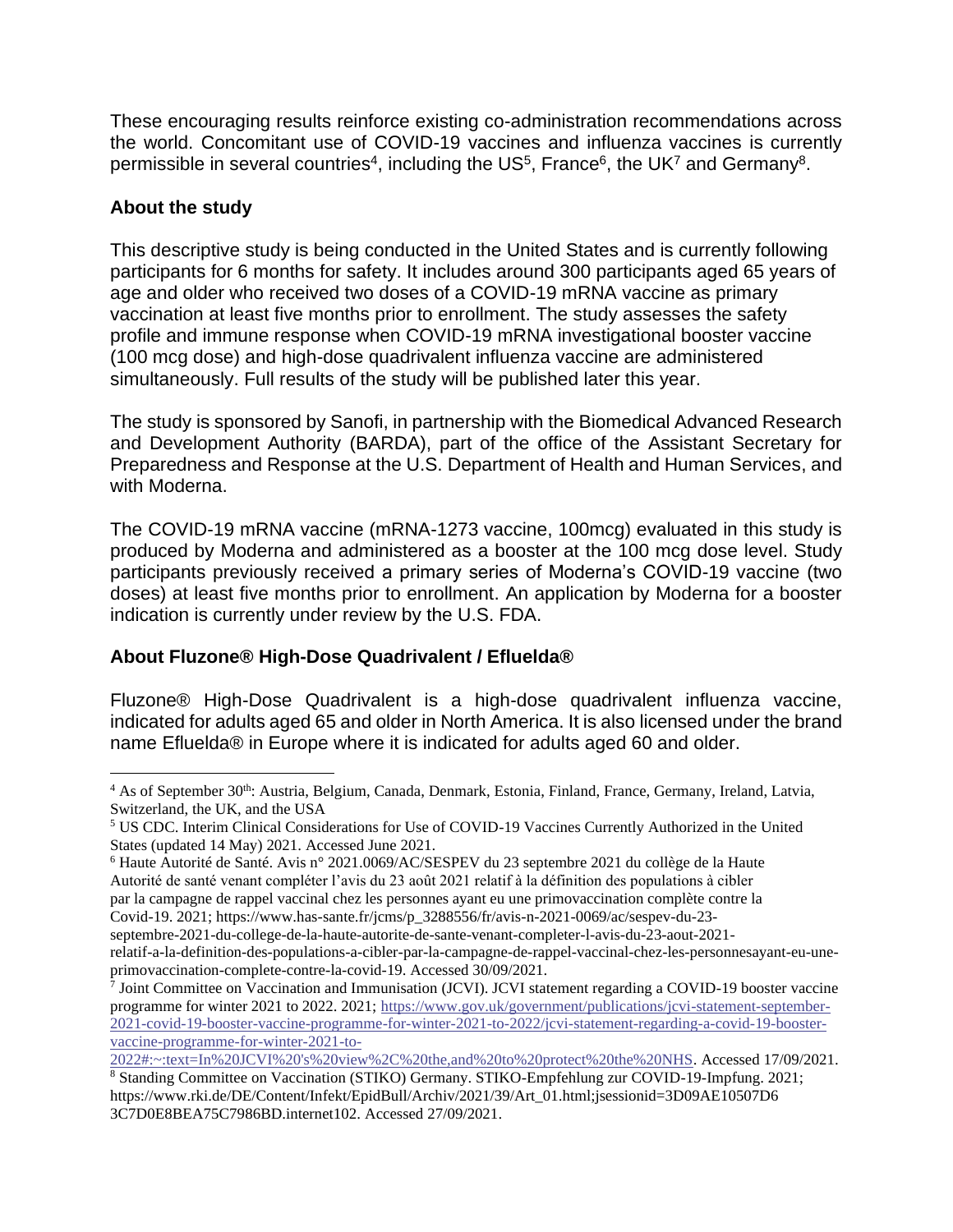This high dose influenza vaccine was first developed and licensed in trivalent formulation in the United States in 2009 for people aged 65 and older. The data from the trivalent formulation are inferred to the quadrivalent formulation after the completion of an immunogenicity study<sup>9,10</sup>.

This high dose influenza vaccine is the first and only influenza vaccine proven superior to standard-dose influenza vaccine for the prevention of influenza in adults 65 years of age and older<sup>11,12</sup>, who are a major at-risk group for severe COVID-19 and influenza. This vaccine has demonstrated protection beyond flu with a reduction of influenza-related complications such as hospitalizations due to cardiovascular events and pneumonia consistently during 10 influenza seasons in more than 34 million people aged 65 and  $older<sup>1,13</sup>$ .

### **About Sanofi**

Sanofi is dedicated to supporting people through their health challenges. We are a global biopharmaceutical company focused on human health. We prevent illness with vaccines, provide innovative treatments to fight pain and ease suffering. We stand by the few who suffer from rare diseases and the millions with long-term chronic conditions.

With more than 100,000 people in 100 countries, Sanofi is transforming scientific innovation into healthcare solutions around the globe.

**Media Relations Contact** Sally Bain Tel.: +1 (781) 264 1091 [Sally.Bain@sanofi.com](mailto:Sally.Bain@sanofi.com)

**Investor Relations Contacts Paris** Eva Schaefer-Jansen Arnaud Delepine Nathalie Pham

**Investor Relations Contacts North America** Felix Lauscher

Tel.: +33 (0)1 53 77 45 45 [investor.relations@sanofi.com](mailto:investor.relations@sanofi.com)

<sup>9</sup> Chang LJ, et al. (2019). Safety and Immunogenicity of High-Dose Quadrivalent Influenza Vaccine in Adults ≥65 Years of Age: A Phase 3 Randomized Clinical Trial. Vaccine. 2019 Sep 16;37(39):5825-5834. doi: 10.1016/j.vaccine.2019.08.016.

<sup>10</sup> U.S. Food and Drug Administration (FDA). (2020). Package Insert – Fluzone High-Dose Quadrivalent. Sanofi Pasteur. Available at: https://www.fda.gov/ media/132238/download. [Accessed May 2020].

<sup>&</sup>lt;sup>11</sup> Diaz Granados CA, Dunning AJ, Kimmel M, et al. Efficacy of high-dose versus standard-dose influenza vaccine in older adults. N Engl J Med 2014; 371: 635-645

 $12$  Chang L-J, Meng Y, Janosczyk H, et al. Safety and immunogenicity of high-dose quadrivalent influenza vaccine in adults ≥65 years of age: A phase 3 randomized clinical trial. Vaccine 2019; 37: 5825-5834

<sup>&</sup>lt;sup>13</sup>J.K H Lee, G.K.L Lam, T. Shin et al, Efficacy and effectiveness of high-dose influenza vaccine in older adults by circulating strain and antigenic match: An updated systemic review and meta-analysis, Vaccine, <https://doi.org/10.1016/j.vaccine.2020.09.004>